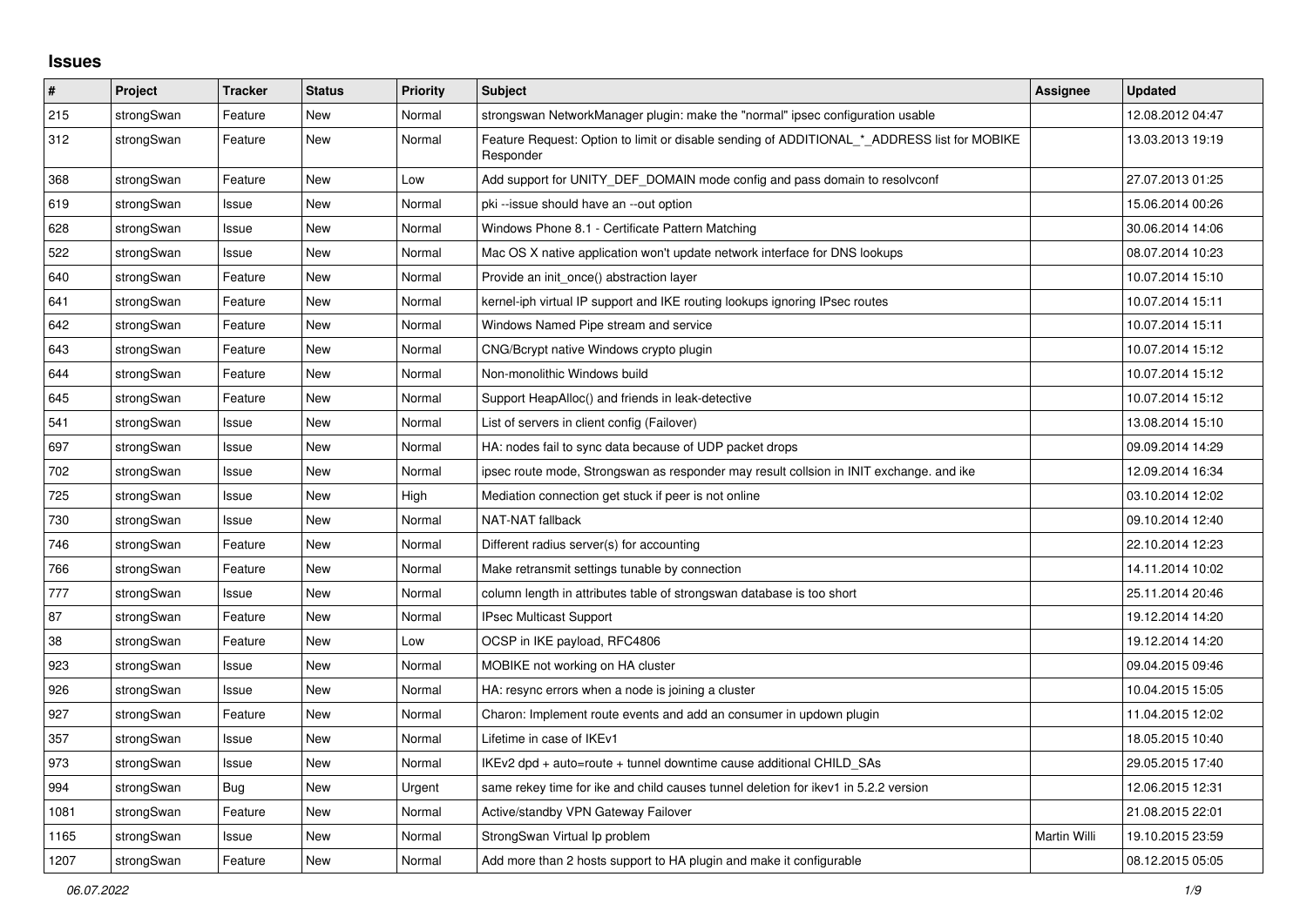| $\vert$ # | Project    | <b>Tracker</b> | <b>Status</b> | <b>Priority</b> | Subject                                                                                                 | <b>Assignee</b> | <b>Updated</b>   |
|-----------|------------|----------------|---------------|-----------------|---------------------------------------------------------------------------------------------------------|-----------------|------------------|
| 1251      | strongSwan | Feature        | New           | Normal          | FreeBSD HA                                                                                              |                 | 11.01.2016 22:01 |
| 930       | strongSwan | Feature        | New           | Normal          | Option to have non-sequential v6 roadwarrior addresses                                                  |                 | 12.01.2016 16:36 |
| 1271      | strongSwan | Issue          | New           | Normal          | X.509 UTF-8 support                                                                                     |                 | 17.01.2016 14:39 |
| 1289      | strongSwan | Issue          | New           | Normal          | HA plugin should sync last sent packet                                                                  |                 | 01.02.2016 13:59 |
| 2112      | strongSwan | Issue          | <b>New</b>    | Normal          | Broadcast packets are not relayed from Lan to Vpn clilent                                               |                 | 14.09.2016 14:18 |
| 2178      | strongSwan | Issue          | <b>New</b>    | Normal          | ha and updown                                                                                           |                 | 01.12.2016 13:53 |
| 2260      | strongSwan | Issue          | New           | Normal          | Number of CHILD_SA for a single connection grows over time                                              |                 | 28.02.2017 13:46 |
| 397       | strongSwan | Bug            | New           | High            | Receive TS_UNACCEPTABLE errors                                                                          |                 | 31.05.2017 00:35 |
| 2361      | strongSwan | Feature        | New           | Normal          | Import .sswan files from NetworkManager                                                                 |                 | 12.06.2017 15:25 |
| 2432      | strongSwan | Issue          | New           | Normal          | PLUTO_ME can be different for up-client and down-client                                                 |                 | 21.09.2017 11:57 |
| 2459      | strongSwan | Issue          | New           | High            | updown script deleted firewall rules at down-client in make-before-break responder side                 |                 | 05.11.2017 19:13 |
| 2464      | strongSwan | Issue          | New           | Normal          | How to Loadbalance strongswan IPsec via NGINX?                                                          |                 | 12.11.2017 19:16 |
| 2671      | strongSwan | Issue          | New           | Normal          | Passing user-supplied cerificate file names to charon-nm is problematic                                 |                 | 23.05.2018 21:27 |
| 2682      | strongSwan | Issue          | <b>New</b>    | Normal          | IMV/IMC (re)Attestation                                                                                 |                 | 07.06.2018 21:25 |
| 2691      | strongSwan | Issue          | <b>New</b>    | Normal          | Strongswan and KSOFTIRQ cpu utilization                                                                 |                 | 26.06.2018 14:34 |
| 2707      | strongSwan | Feature        | New           | Normal          | More attributes taken/translated from radius attributes                                                 |                 | 14.07.2018 15:21 |
| 2727      | strongSwan | Feature        | New           | Low             | single pair of selectors per CHILD_SA                                                                   |                 | 23.08.2018 12:08 |
| 2854      | strongSwan | Feature        | New           | Low             | Srongswan doesn't sending RADIUS Accounting-On/Off on start up / shutdown                               |                 | 10.12.2018 10:19 |
| 3075      | strongSwan | Feature        | New           | Normal          | <b>IPsec Labelling</b>                                                                                  |                 | 29.05.2019 17:09 |
| 3159      | strongSwan | Issue          | New           | High            | backup ipsec tunnels                                                                                    |                 | 26.08.2019 14:28 |
| 3244      | strongSwan | Feature        | New           | Low             | eap-peap on android                                                                                     |                 | 04.11.2019 10:17 |
| 3298      | strongSwan | Issue          | New           | Normal          | strategies to improve strongswan performance per single SA                                              |                 | 23.12.2019 14:05 |
| 3326      | strongSwan | Issue          | New           | Normal          | update custom routing table (table 220 by default) with new routes if new networks and routes<br>appear |                 | 10.02.2020 12:01 |
| 1057      | strongSwan | Feature        | New           | Normal          | conn switching based on eap identity                                                                    |                 | 24.03.2020 10:14 |
| 3398      | strongSwan | Feature        | <b>New</b>    | Normal          | Android client - allow configuring eap id with EAP-TLS                                                  |                 | 06.04.2020 23:19 |
| 3441      | strongSwan | Feature        | New           | Normal          | [Android] Lock modification of VPN configurations on work devices                                       |                 | 11.05.2020 10:00 |
| 3456      | strongSwan | Feature        | New           | Low             | move to github/gitlab                                                                                   |                 | 22.05.2020 12:27 |
| 3457      | strongSwan | Feature        | New           | Low             | user-friendly pkcs11 certificate selection                                                              |                 | 22.05.2020 12:52 |
| 2701      | strongSwan | Issue          | New           | Normal          | Low bandwidth when Iperfing data thorugh IPSEC tunnel                                                   |                 | 07.07.2020 13:38 |
| 3524      | strongSwan | Issue          | New           | Urgent          | Routing public IP addresses thru the VPN tunnel (Peer is Cisco ISR)                                     |                 | 24.07.2020 03:15 |
| 3534      | strongSwan | Issue          | New           | Urgent          | use of strongswan, ipvlan L2 and kernel ipsec                                                           |                 | 04.08.2020 20:59 |
| 3545      | strongSwan | Issue          | New           | Normal          | Configuration model for multiple-VRF tunnel endpoints                                                   |                 | 18.08.2020 13:50 |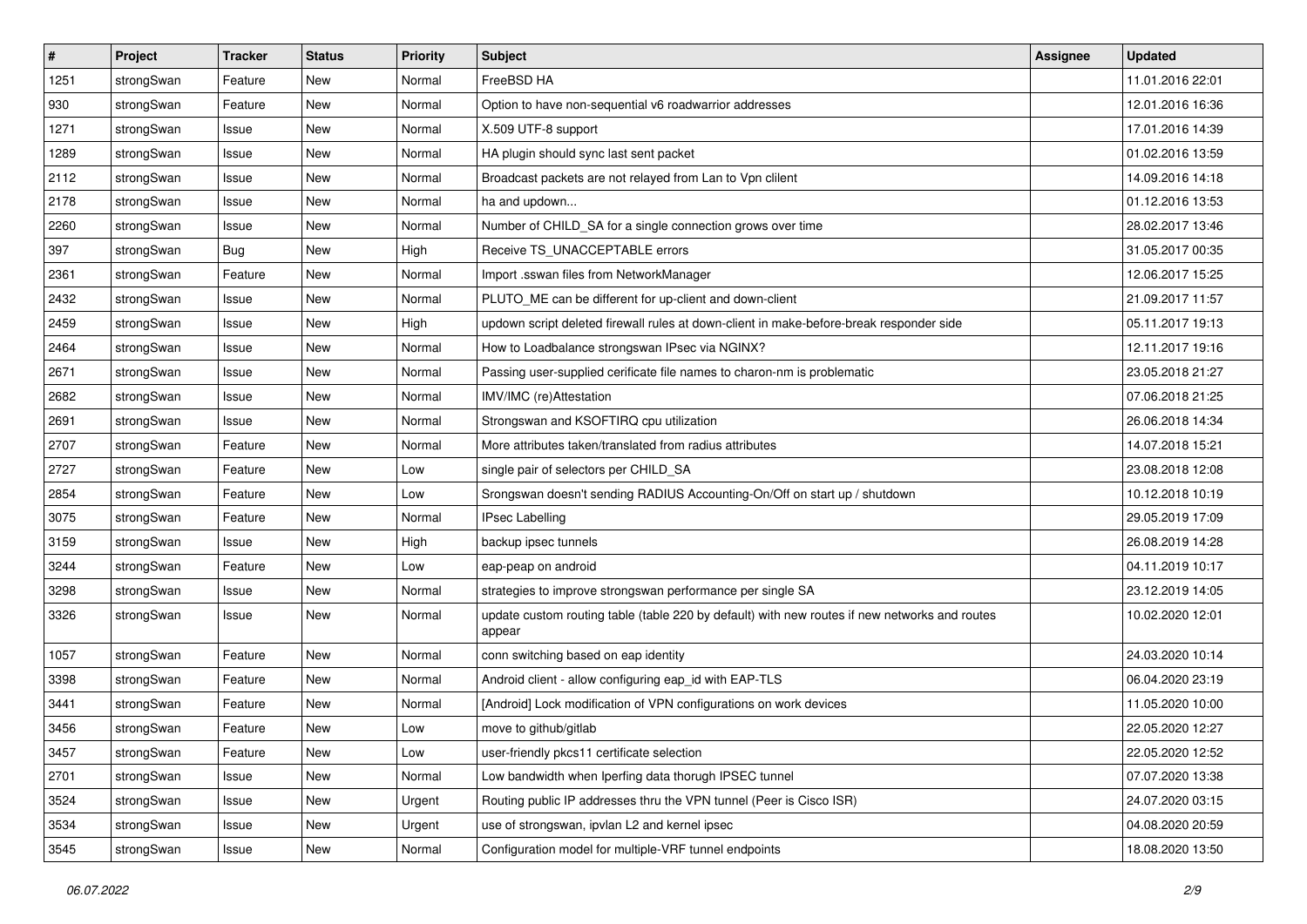| #    | Project    | <b>Tracker</b> | <b>Status</b> | <b>Priority</b> | <b>Subject</b>                                                                      | <b>Assignee</b>                 | <b>Updated</b>   |
|------|------------|----------------|---------------|-----------------|-------------------------------------------------------------------------------------|---------------------------------|------------------|
| 3651 | strongSwan | Feature        | New           | Normal          | Support for FC-SP-2                                                                 |                                 | 07.01.2021 20:04 |
| 1265 | strongSwan | Feature        | <b>New</b>    | Normal          | An option to disable NAT-T                                                          |                                 | 23.06.2021 19:41 |
| 974  | strongSwan | Issue          | New           | Normal          | Charon crash on Mac OS with IPv6 Virtual IP                                         |                                 | 26.08.2021 21:07 |
| 129  | strongSwan | Feature        | Assigned      | Normal          | Relations between ike/child/peer_cfg                                                | Martin Willi                    | 06.02.2012 10:50 |
| 193  | strongSwan | <b>Bug</b>     | Assigned      | High            | Race condition between acquire jobs and Mobike update while switching WLANs         | Tobias<br><b>Brunner</b>        | 16.05.2012 12:18 |
| 173  | strongSwan | Feature        | Assigned      | Normal          | Support for IP address ranges in traffic selectors                                  | Tobias<br><b>Brunner</b>        | 14.06.2012 11:31 |
| 2189 | strongSwan | Feature        | Assigned      | Normal          | Support RFC 8229: TCP Encapsulation of IKE and IPsec Packets                        | Tobias<br><b>Brunner</b>        | 05.06.2020 19:48 |
| 302  | strongSwan | Bug            | Feedback      | Normal          | No matching outbound IPsec policy                                                   | Tobias<br><b>Brunner</b>        | 01.03.2013 12:19 |
| 309  | strongSwan | Feature        | Feedback      | Normal          | Problem with Network Aliases for charon.interfaces_ignore and charon.interfaces_use | Tobias<br><b>Brunner</b>        | 21.03.2013 19:32 |
| 243  | strongSwan | Feature        | Feedback      | Normal          | Configure routing table in peer                                                     | Tobias<br><b>Brunner</b>        | 23.05.2013 20:03 |
| 359  | strongSwan | Issue          | Feedback      | Normal          | <b>Mediation Server Connection</b>                                                  | Tobias<br><b>Brunner</b>        | 16.07.2013 16:25 |
| 404  | strongSwan | Issue          | Feedback      | Normal          | TNC: Update HowTos and implement some compilation flag checking                     | Andreas<br>Steffen              | 10.09.2013 13:58 |
| 406  | strongSwan | Feature        | Feedback      | Low             | TNC: Speeding up the Attestation process                                            | Andreas<br>Steffen              | 10.09.2013 14:00 |
| 420  | strongSwan | Feature        | Feedback      | Normal          | Add more of the verbs that were supported by pluto to the updown plugin             | Tobias<br><b>Brunner</b>        | 11.10.2013 07:56 |
| 462  | strongSwan | Issue          | Feedback      | Normal          | strongswan android app can not use on android 4.4 OS                                | Tobias<br><b>Brunner</b>        | 06.01.2014 13:07 |
| 268  | strongSwan | Feature        | Feedback      | Normal          | support for ssh keypairs in strongswan network-manager plugin                       | Tobias<br><b>Brunner</b>        | 19.02.2014 15:13 |
| 542  | strongSwan | Issue          | Feedback      | Normal          | Nesting tunnels                                                                     | Andreas<br>Steffen              | 07.03.2014 09:22 |
| 456  | strongSwan | Bug            | Feedback      | Normal          | StrongSwan client for OS X crashes                                                  | Martin Willi                    | 21.03.2014 12:16 |
| 552  | strongSwan | Issue          | Feedback      | Normal          | move pki tool to ipsecdir                                                           | Tobias<br>Brunner               | 14.04.2014 13:52 |
| 693  | strongSwan | Feature        | Feedback      | Normal          | Time policy for roadwarrior                                                         | <b>Tobias</b><br><b>Brunner</b> | 02.09.2014 11:06 |
| 482  | strongSwan | Issue          | Feedback      | Normal          | NAT-NAT connection                                                                  | Tobias<br><b>Brunner</b>        | 09.10.2014 12:37 |
| 1079 | strongSwan | Feature        | Feedback      | Normal          | Future Plans for firwall configuration equivalent under FreeBSD                     |                                 | 21.08.2015 15:58 |
| 1000 | strongSwan | Feature        | Feedback      | Normal          | Raise ALERT_TS_MISMATCH in IKE V1                                                   |                                 | 09.09.2015 12:47 |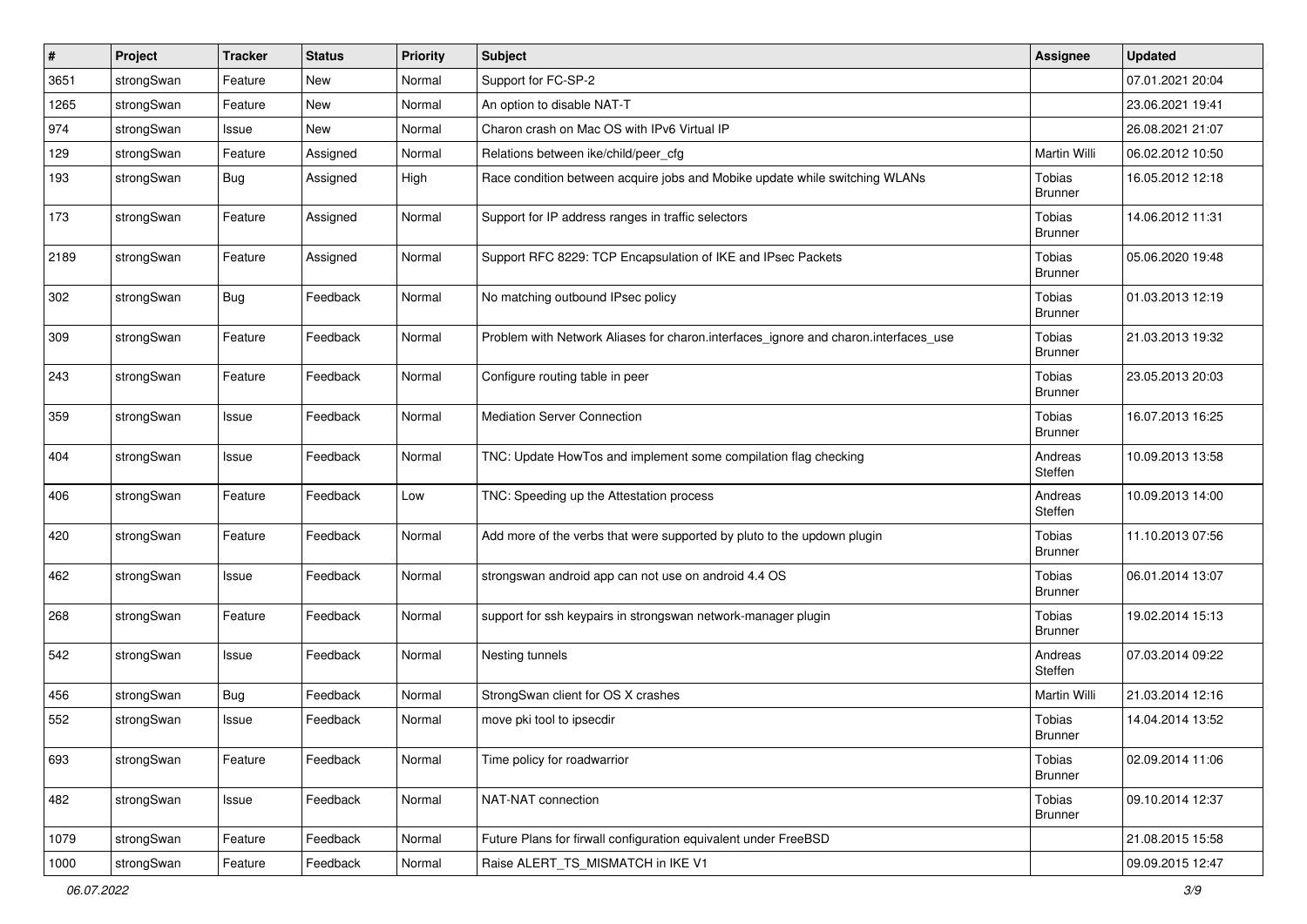| #    | Project    | <b>Tracker</b> | <b>Status</b> | <b>Priority</b> | <b>Subject</b>                                                                                                                                          | Assignee      | <b>Updated</b>   |
|------|------------|----------------|---------------|-----------------|---------------------------------------------------------------------------------------------------------------------------------------------------------|---------------|------------------|
| 1157 | strongSwan | Issue          | Feedback      | Normal          | Message ID overflow RFC 5996 2.2                                                                                                                        |               | 12.10.2015 13:52 |
| 162  | strongSwan | Feature        | Feedback      | Normal          | Submit ClusterIP patches mainline                                                                                                                       |               | 14.12.2015 20:43 |
| 1008 | strongSwan | Feature        | Feedback      | Normal          | FARP for IPv6                                                                                                                                           |               | 14.12.2015 20:59 |
| 1253 | strongSwan | Feature        | Feedback      | Normal          | Strongswan doesn't support CA bundles                                                                                                                   |               | 19.01.2016 11:23 |
| 1276 | strongSwan | Issue          | Feedback      | Normal          | Threading: ext-auth hook blocks any other connection attempt                                                                                            |               | 27.01.2016 12:28 |
| 1334 | strongSwan | Issue          | Feedback      | Normal          | Version 5.3.5, duplicated tunnel aftr IKE_SA rekeyed                                                                                                    |               | 10.03.2016 11:06 |
| 1338 | strongSwan | Issue          | Feedback      | Normal          | problem with changing esp algorithm in strongswan                                                                                                       |               | 10.03.2016 18:23 |
| 1383 | strongSwan | Issue          | Feedback      | Normal          | How to limit the amount of the installed Child_SAs                                                                                                      |               | 08.04.2016 11:20 |
| 1422 | strongSwan | Issue          | Feedback      | Normal          | IKEv1: IKE_SA reauth vs. CHILD_SA rekey race prevents IKE_SA reauthentication in time                                                                   |               | 20.04.2016 15:06 |
| 1456 | strongSwan | Issue          | Feedback      | Normal          | Missing Tunnel-Client-Endpoint & Tunnel-Server-Endpoint AVP in RADIUS Accounting Start/Stop<br>messages                                                 |               | 11.05.2016 11:54 |
| 1482 | strongSwan | Feature        | Feedback      | Normal          | Allow changing init_limit_half_open etc. at runtime by reloading strongswan.conf                                                                        |               | 26.05.2016 14:49 |
| 1506 | strongSwan | Feature        | Feedback      | Normal          | Enhance DoS protection to deny users that failed Authentication                                                                                         |               | 17.06.2016 14:31 |
| 2110 | strongSwan | Issue          | Feedback      | Normal          | Remote Identity (IDr) in IKE AUTH Response is sent as hex-encoded binary value instead of text<br>when setting leftid to type KEY_ID (leftid=@#xxxxxxx) |               | 13.09.2016 21:42 |
| 1082 | strongSwan | Feature        | Feedback      | Normal          | Framed-Route to set leftsubnet                                                                                                                          |               | 07.10.2016 10:02 |
| 2165 | strongSwan | Feature        | Feedback      | Normal          | missing LIBRESSL_VERSION_NUMBER support                                                                                                                 |               | 03.11.2016 09:23 |
| 2185 | strongSwan | Feature        | Feedback      | Normal          | INTERNAL_IP4_SUBNET Attribute Support in Android Client                                                                                                 |               | 10.12.2016 01:14 |
| 2184 | strongSwan | Issue          | Feedback      | Normal          | configuration with multiple RSA keys                                                                                                                    |               | 14.12.2016 13:09 |
| 2202 | strongSwan | Feature        | Feedback      | Normal          | Radius NAS IP to be specified                                                                                                                           |               | 18.01.2017 17:58 |
| 2203 | strongSwan | Issue          | Feedback      | Normal          | Protecting symetric traffic using high availability in gateway to gateway setup (both active)                                                           |               | 15.02.2017 14:20 |
| 2273 | strongSwan | Bug            | Feedback      | Normal          | Unable to install strongswan client helper on OSX El Capitan                                                                                            |               | 10.03.2017 15:34 |
| 2307 | strongSwan | Feature        | Feedback      | Normal          | Permit installation of trap policy for CHILD_SA configurations with unset local_addrs                                                                   |               | 26.04.2017 15:04 |
| 2319 | strongSwan | Issue          | Feedback      | Normal          | gives up trying to bring up connection after DNS SERVFAIL                                                                                               |               | 08.05.2017 15:41 |
| 1559 | strongSwan | Feature        | Feedback      | Normal          | Expose received XAUTH/EAP username/password prompts via VICI, send secrets via VICI on<br>prompt                                                        |               | 09.05.2017 16:28 |
| 2095 | strongSwan | Feature        | Feedback      | Normal          | Support liveness check in Strongswan                                                                                                                    |               | 31.05.2017 00:56 |
| 2394 | strongSwan | Issue          | Feedback      | Normal          | IP is not assigned after re-authentication                                                                                                              |               | 04.08.2017 19:03 |
| 2409 | strongSwan | Feature        | Feedback      | Low             | Android client status details                                                                                                                           |               | 18.08.2017 13:23 |
| 2411 | strongSwan | Issue          | Feedback      | Normal          | VPN server name resolution is done via overlay DNS server upon IKE disconnect                                                                           |               | 22.08.2017 10:42 |
| 960  | strongSwan | Feature        | Feedback      | Normal          | Raise ALERT_PROPOSAL_MISMATCH_IKE in IKE V1                                                                                                             | Martin Willi  | 30.08.2017 09:05 |
| 2077 | strongSwan | Issue          | Feedback      | Normal          | Grace period before reassigning offline IP lease                                                                                                        |               | 06.10.2017 10:44 |
| 2446 | strongSwan | Issue          | Feedback      | Normal          | Traffic loss during IKE reauth despite make-before-break enabled                                                                                        |               | 27.11.2017 17:12 |
| 2493 | strongSwan | Issue          | Feedback      | Normal          | Pkcs11 Plugin Returns w/Bogus Return Code                                                                                                               | Jordan Hrycaj | 12.12.2017 15:58 |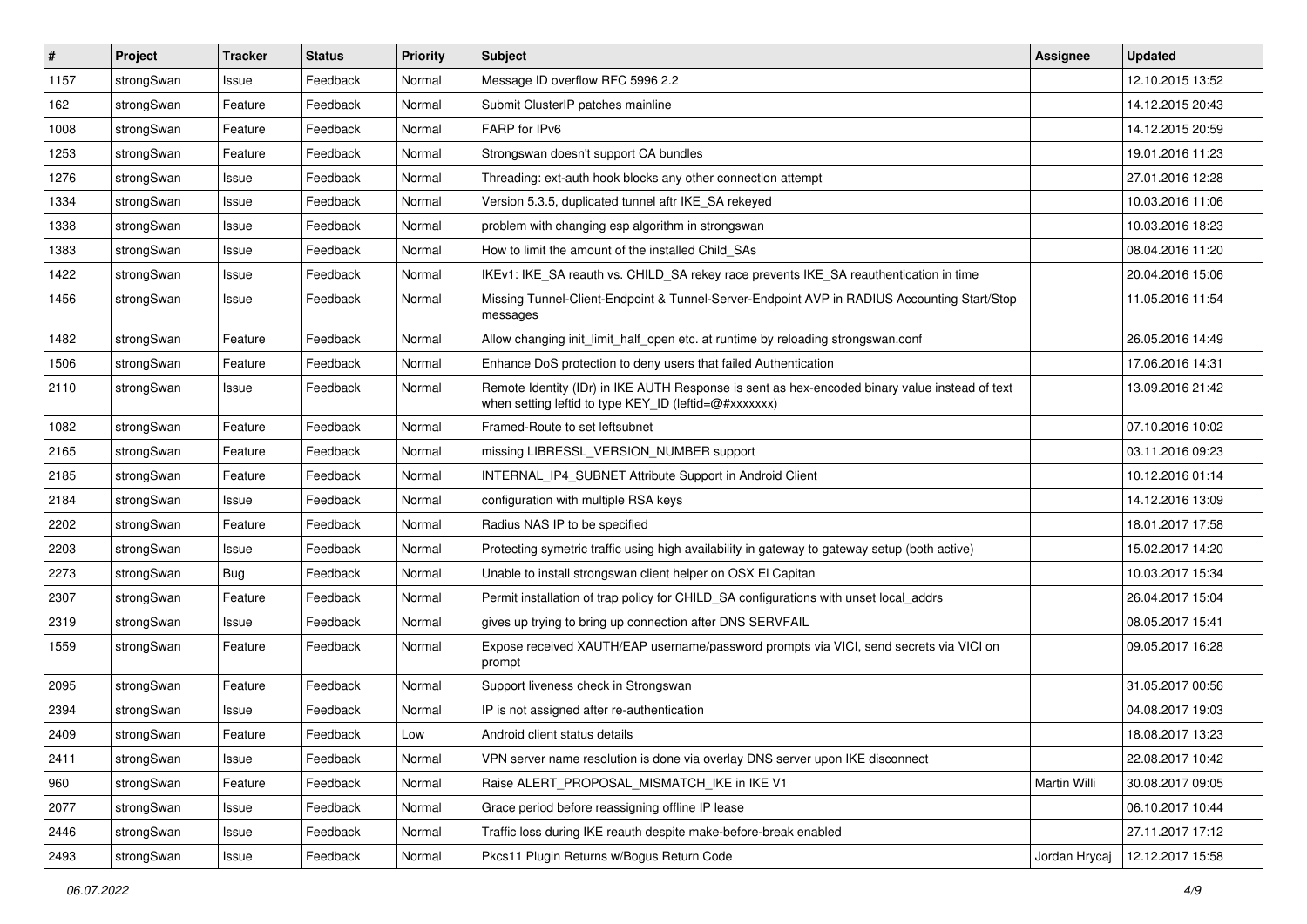| $\pmb{\#}$ | Project    | <b>Tracker</b> | <b>Status</b> | <b>Priority</b> | <b>Subject</b>                                                                                              | <b>Assignee</b>          | <b>Updated</b>   |
|------------|------------|----------------|---------------|-----------------|-------------------------------------------------------------------------------------------------------------|--------------------------|------------------|
| 2494       | strongSwan | Issue          | Feedback      | Normal          | Problems With 64bit Slot IDs With Pkcs11 Plugin                                                             | Jordan Hrycaj            | 12.12.2017 16:03 |
| 2495       | strongSwan | Feature        | Feedback      | Normal          | LibreSSL Plugin                                                                                             |                          | 13.12.2017 09:29 |
| 1068       | strongSwan | Bug            | Feedback      | Normal          | strongswan 5.3.2 and IKEv1 in transport mode causes NO_PROPOSAL_CHOSEN error                                |                          | 26.01.2018 13:30 |
| 2560       | strongSwan | Issue          | Feedback      | Normal          | Duplicate CA cert requests sent                                                                             |                          | 28.02.2018 10:54 |
| 2580       | strongSwan | Issue          | Feedback      | Normal          | [CFG] handling xx attribute failed in Android or Ubuntu, but works in macOS                                 |                          | 09.03.2018 17:49 |
| 2618       | strongSwan | Issue          | Feedback      | Normal          | Query regarding assignment of Tunnel IP                                                                     |                          | 09.04.2018 10:57 |
| 352        | strongSwan | Issue          | Feedback      | Normal          | unable to allocate SPIs from kernel when running 32 bit binaries on 64 bit Linux                            |                          | 17.04.2018 14:59 |
| 2668       | strongSwan | Feature        | Feedback      | Normal          | UE shall include the DEVICE_IDENTITY Notify payload                                                         |                          | 22.05.2018 13:48 |
| 2678       | strongSwan | Issue          | Feedback      | Normal          | Phase 1 issue                                                                                               |                          | 07.06.2018 20:06 |
| 2698       | strongSwan | Issue          | Feedback      | Low             | DSCP and kernel-libipsec                                                                                    |                          | 04.07.2018 15:01 |
| 2392       | strongSwan | Feature        | Feedback      | Low             | enable eap-ttls in Android client                                                                           | Tobias<br><b>Brunner</b> | 04.07.2018 19:48 |
| 2621       | strongSwan | lssue          | Feedback      | Normal          | Android: VPN connection stops working, strongSwan shows Connected                                           |                          | 06.07.2018 13:06 |
| 2726       | strongSwan | Issue          | Feedback      | Normal          | Strongswan selects wrong source IP                                                                          |                          | 23.08.2018 13:38 |
| 2729       | strongSwan | Feature        | Feedback      | Normal          | Does Swanctl provide the same option as Ipsec with the rightID using a %?                                   |                          | 20.09.2018 17:37 |
| 2793       | strongSwan | Feature        | Feedback      | Normal          | Remote identity with certificate                                                                            |                          | 15.10.2018 10:20 |
| 2814       | strongSwan | Feature        | Feedback      | Normal          | Force Keepalive Packets if There is no NAT                                                                  |                          | 29.10.2018 15:47 |
| 2816       | strongSwan | Issue          | Feedback      | Normal          | order of DNS entries is reversed in /etc/resolv.conf                                                        |                          | 06.11.2018 10:41 |
| 2823       | strongSwan | Feature        | Feedback      | Low             | Implementing VPN peer failover                                                                              |                          | 16.11.2018 10:25 |
| 2835       | strongSwan | Issue          | Feedback      | Normal          | Rekeyed SA can't be deleted in standby node                                                                 |                          | 19.12.2018 02:52 |
| 2400       | strongSwan | Issue          | Feedback      | Normal          | Is DPD supposed to detect dead tunnel, or dead IKE instance                                                 |                          | 11.01.2019 22:53 |
| 2870       | strongSwan | Issue          | Feedback      | Normal          | DNS resolution outside of tunnel if DNS server is in remote TS                                              |                          | 22.01.2019 11:06 |
| 2958       | strongSwan | Issue          | Feedback      | Normal          | Trap policies with unspecified remote IP covering multiple specific ports constantly produce new<br>IKE_SAs |                          | 11.03.2019 15:03 |
| 2964       | strongSwan | Issue          | Feedback      | Normal          | Route to IKE Gateway Fails to Update Under Particular Configuration                                         |                          | 13.03.2019 10:38 |
| 2972       | strongSwan | Feature        | Feedback      | Normal          | how to add X509v3 Key Usage: Key Encipherment                                                               |                          | 13.03.2019 13:59 |
| 2966       | strongSwan | Issue          | Feedback      | Normal          | Problems with large amount of subnets in leftsubnet configuration                                           |                          | 02.04.2019 10:35 |
| 3041       | strongSwan | Issue          | Feedback      | Low             | fail2ban or equivalent                                                                                      |                          | 06.05.2019 09:07 |
| 2750       | strongSwan | Issue          | Feedback      | Normal          | setting WFP SA SPI failed: 0x80320035                                                                       |                          | 27.05.2019 11:59 |
| 3072       | strongSwan | lssue          | Feedback      | Normal          | Windows 10: setting WFP SA SPI fails with error 0x80320014                                                  |                          | 29.05.2019 14:34 |
| 3097       | strongSwan | Issue          | Feedback      | Normal          | charon restart behaviour                                                                                    |                          | 24.06.2019 16:09 |
| 3122       | strongSwan | Issue          | Feedback      | Normal          | Strongswan software iterupts                                                                                |                          | 18.07.2019 02:27 |
| 3135       | strongSwan | Feature        | Feedback      | Normal          | Android client - settings for connection re-try                                                             |                          | 12.08.2019 16:32 |
| 3154       | strongSwan | Issue          | Feedback      | Normal          | signature validation failed only with sha2                                                                  |                          | 20.08.2019 11:51 |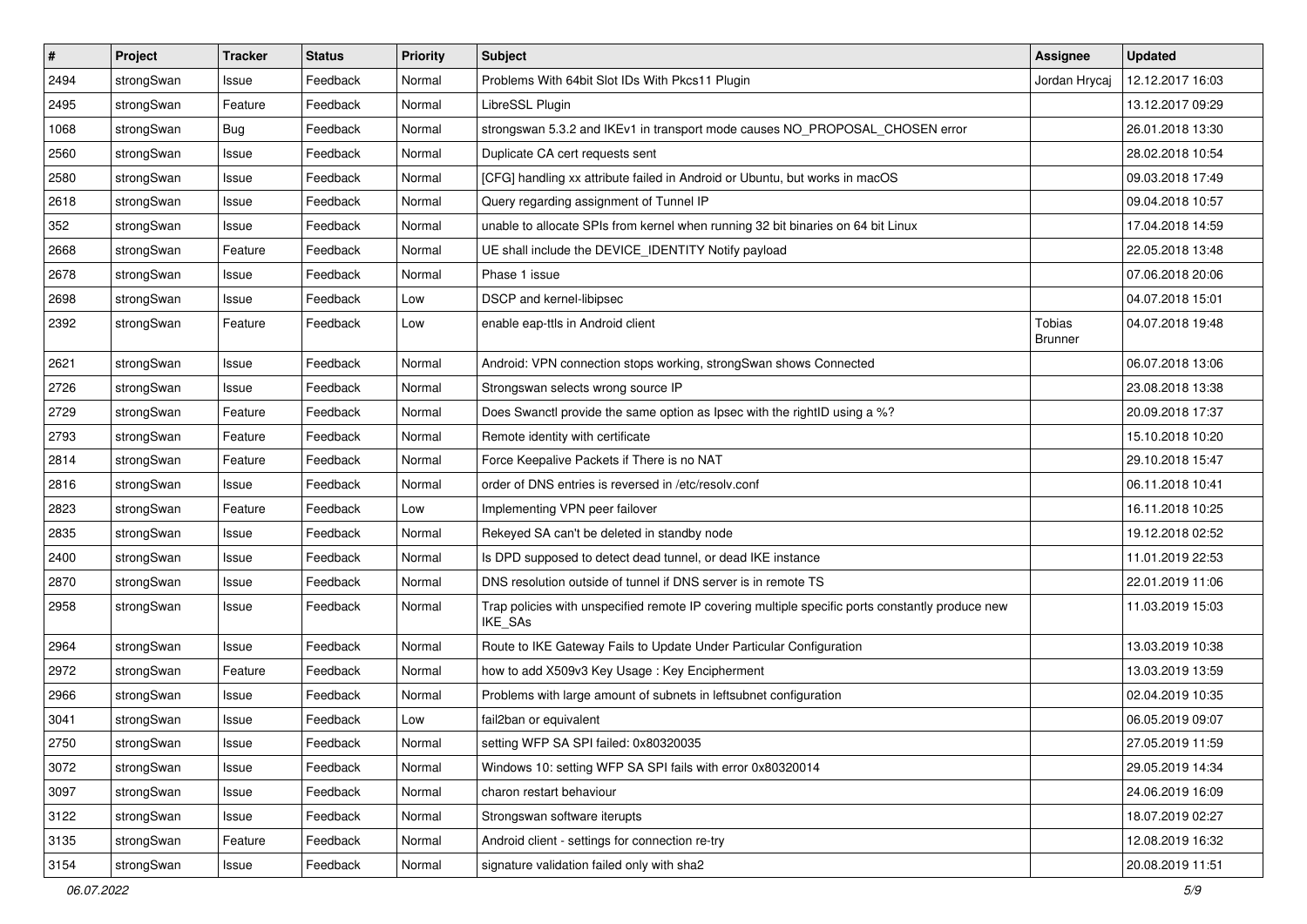| $\vert$ # | Project    | <b>Tracker</b> | <b>Status</b> | <b>Priority</b> | <b>Subject</b>                                                                          | <b>Assignee</b>                 | <b>Updated</b>   |
|-----------|------------|----------------|---------------|-----------------|-----------------------------------------------------------------------------------------|---------------------------------|------------------|
| 3151      | strongSwan | Issue          | Feedback      | Normal          | Forecast stops forwarding multicast                                                     |                                 | 26.08.2019 14:06 |
| 3162      | strongSwan | Feature        | Feedback      | Normal          | Strongswan Android support for default DNS suffixes (UNITY_DEF_DOMAIN flag)             |                                 | 29.08.2019 10:29 |
| 104       | strongSwan | Feature        | Feedback      | Normal          | Postgresql Db Support                                                                   |                                 | 04.09.2019 10:05 |
| 3254      | strongSwan | Issue          | Feedback      | Normal          | Log level in android level                                                              |                                 | 08.11.2019 08:36 |
| 3268      | strongSwan | Issue          | Feedback      | Normal          | Traffic disruption -- policy-based VPN to AWS VPN service                               |                                 | 15.11.2019 16:53 |
| 3276      | strongSwan | Feature        | Feedback      | Low             | N1 MODE CAPABILITY                                                                      |                                 | 21.11.2019 16:49 |
| 3282      | strongSwan | Issue          | Feedback      | Normal          | Android VPN client keeps retrying in airplane mode                                      |                                 | 29.11.2019 16:06 |
| 3304      | strongSwan | Issue          | Feedback      | Normal          | Found unsupported critical X.509 extension: X509v3 Name Constraints                     |                                 | 13.01.2020 14:50 |
| 3307      | strongSwan | Issue          | Feedback      | Normal          | Probable non compliance with RFC 7296 wrt traffic selector narrowing?                   |                                 | 14.01.2020 16:19 |
| 3341      | strongSwan | Bug            | Feedback      | Normal          | Application Icon missing on firestick 4K                                                | <b>Tobias</b><br><b>Brunner</b> | 20.02.2020 09:31 |
| 3342      | strongSwan | Issue          | Feedback      | Normal          | Certain fields in Storngswan on Firestick4K are not editable                            |                                 | 20.02.2020 09:36 |
| 3366      | strongSwan | Issue          | Feedback      | Normal          | Uninstall "any" trap policy if start_action=trap with virtual IPs is used               |                                 | 13.03.2020 14:57 |
| 3377      | strongSwan | Issue          | Feedback      | Normal          | Interface ID not configured during HA synchronization                                   |                                 | 18.03.2020 10:15 |
| 817       | strongSwan | Issue          | Feedback      | Normal          | <b>IKEv2 IPv6 Router Advertisement</b>                                                  |                                 | 27.03.2020 17:14 |
| 3389      | strongSwan | Issue          | Feedback      | Normal          | Child SAs not getting created after rekeying                                            |                                 | 30.03.2020 15:45 |
| 3403      | strongSwan | Issue          | Feedback      | Normal          | IKEv2 natd false detection                                                              |                                 | 09.04.2020 14:19 |
| 3400      | strongSwan | Issue          | Feedback      | Normal          | Windows 10 IKEv2 rekeying fails                                                         |                                 | 16.04.2020 17:08 |
| 3422      | strongSwan | Feature        | Feedback      | Normal          | Allow multiple local id to be specified in a single connection?                         |                                 | 23.04.2020 13:19 |
| 2160      | strongSwan | Issue          | Feedback      | Normal          | support for opportunistic encryption                                                    |                                 | 06.05.2020 10:32 |
| 3442      | strongSwan | Issue          | Feedback      | Normal          | Apply policy based on network interface in transport mode                               |                                 | 13.05.2020 10:53 |
| 3500      | strongSwan | Issue          | Feedback      | Normal          | swanctl --list-cert not listing all certs                                               |                                 | 29.06.2020 15:25 |
| 3499      | strongSwan | Issue          | Feedback      | Normal          | ISAKMP Signature hash algorithm / EAP-TLS Authentification                              |                                 | 30.06.2020 10:40 |
| 3516      | strongSwan | Issue          | Feedback      | Normal          | Close IKE_SA after expiry without rekey/reauth                                          |                                 | 20.07.2020 19:32 |
| 3490      | strongSwan | Issue          | Feedback      | Normal          | Selecting incorrect auth mode for IKEv1                                                 |                                 | 21.07.2020 21:26 |
| 3392      | strongSwan | Issue          | Feedback      | Normal          | mark=%unique and no Internet-connection with VPN                                        |                                 | 31.07.2020 15:26 |
| 3291      | strongSwan | Issue          | Feedback      | Normal          | IPSec IKEv2 Client to VPN service 2                                                     | <b>Tobias</b><br>Brunner        | 16.08.2020 12:58 |
| 3552      | strongSwan | Issue          | Feedback      | Normal          | Internet disconnects after once VPN is established                                      |                                 | 30.08.2020 05:35 |
| 3537      | strongSwan | Issue          | Feedback      | Normal          | IPv6 Packets are not transferred from server to client through IPSec using RPC protocol |                                 | 01.09.2020 12:50 |
| 3536      | strongSwan | Issue          | Feedback      | Normal          | When Create multiple tunnels restart ipsec service will establish fail.                 |                                 | 03.09.2020 13:58 |
| 3558      | strongSwan | Issue          | Feedback      | Normal          | deleting half open IKE_SA with x.x.x.x after timeout with iOS device                    |                                 | 05.09.2020 21:23 |
| 3560      | strongSwan | Issue          | Feedback      | Normal          | PSK tunnel working - Cert fails with fragmention errors                                 | Tobias<br>Brunner               | 11.09.2020 14:15 |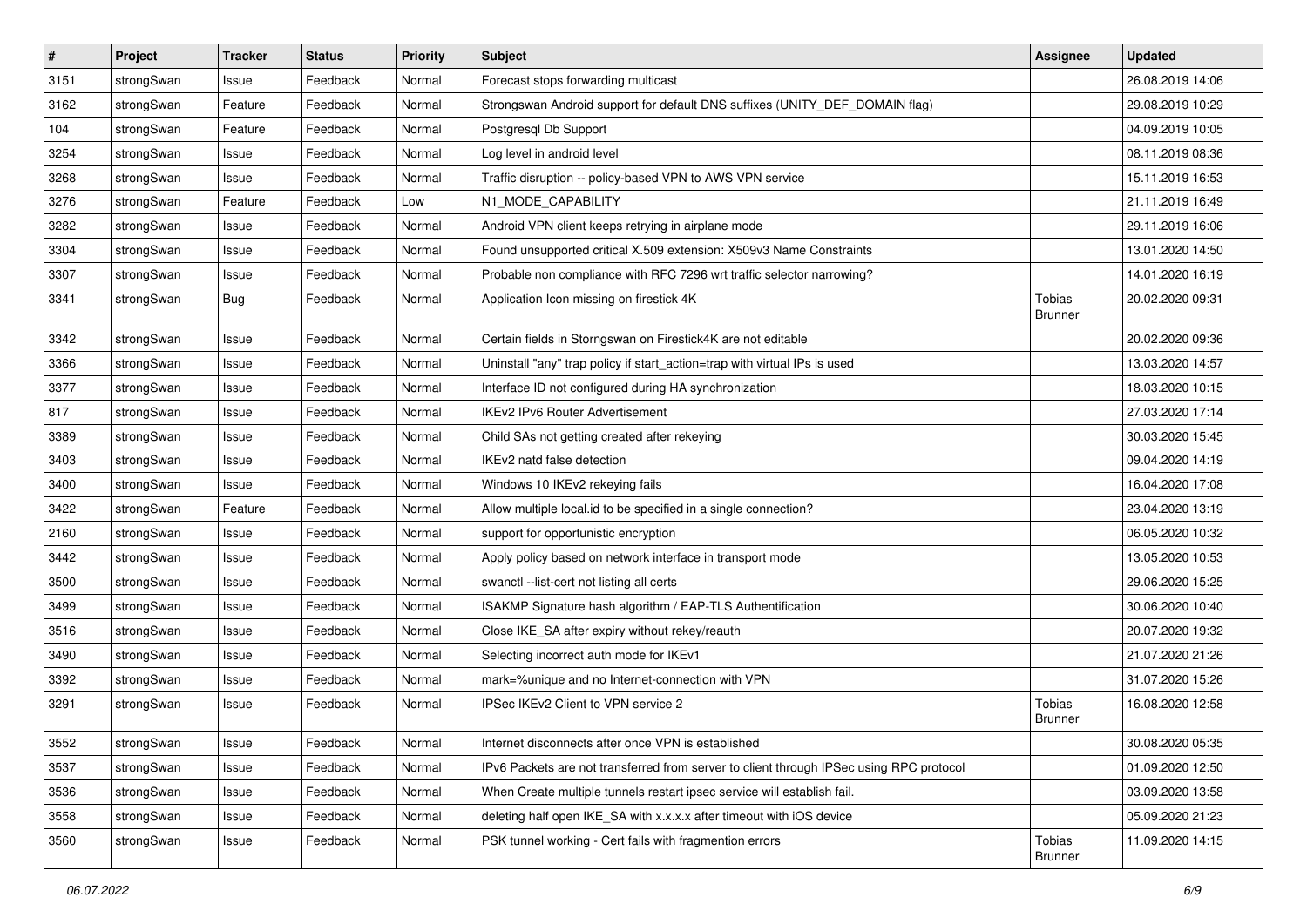| $\pmb{\#}$ | Project    | <b>Tracker</b> | <b>Status</b> | <b>Priority</b> | <b>Subject</b>                                                                                               | <b>Assignee</b>                 | <b>Updated</b>   |
|------------|------------|----------------|---------------|-----------------|--------------------------------------------------------------------------------------------------------------|---------------------------------|------------------|
| 3561       | strongSwan | Issue          | Feedback      | Normal          | Azure P2S VPN Linux connection error                                                                         |                                 | 15.09.2020 12:22 |
| 3564       | strongSwan | Issue          | Feedback      | Normal          | Out of order packets are generated if strong swan is running on multiple cores                               |                                 | 16.09.2020 10:01 |
| 3565       | strongSwan | Issue          | Feedback      | Normal          | Filtering out logs or plugin in to do so                                                                     |                                 | 16.09.2020 11:45 |
| 3566       | strongSwan | Issue          | Feedback      | Normal          | Number of simultaneous connections limited to 1000 in a cluster                                              |                                 | 18.09.2020 09:46 |
| 3568       | strongSwan | Issue          | Feedback      | Normal          | vpn connection is unstable                                                                                   |                                 | 23.09.2020 16:28 |
| 3575       | strongSwan | Issue          | Feedback      | Normal          | Tunnel of IPv6 Over IPv4 not accespting Jumbo Packets                                                        |                                 | 23.09.2020 16:44 |
| 3576       | strongSwan | Issue          | Feedback      | Normal          | strongswan on openwrt virtual ip inside ipsec tunnel                                                         |                                 | 25.09.2020 17:01 |
| 3578       | strongSwan | Issue          | Feedback      | Normal          | ipsec connection to FortiClient VPN                                                                          |                                 | 28.09.2020 15:08 |
| 3577       | strongSwan | Issue          | Feedback      | Normal          | StrongSwan Connection adding and deleting over network.                                                      |                                 | 28.09.2020 15:13 |
| 3584       | strongSwan | Issue          | Feedback      | Normal          | Separate ipsec.conf file per conn and separate ipsec.secrets file per conn                                   | Tobias<br><b>Brunner</b>        | 30.09.2020 17:06 |
| 3580       | strongSwan | Issue          | Feedback      | Normal          | encapsulation and packets not routing into tunnel problems                                                   |                                 | 02.10.2020 10:03 |
| 3573       | strongSwan | Issue          | Feedback      | Normal          | ike2 and transit traffic                                                                                     |                                 | 05.10.2020 10:55 |
| 3588       | strongSwan | Issue          | Feedback      | Normal          | VPN setup over 4G                                                                                            |                                 | 08.10.2020 14:13 |
| 3593       | strongSwan | Issue          | Feedback      | Normal          | Need variable tracking make_before_break state into updown scripts                                           |                                 | 13.10.2020 09:59 |
| 3594       | strongSwan | Issue          | Feedback      | Normal          | How to see the traffic at ESP in UDP SPIs and forwarding rule                                                | <b>Tobias</b><br><b>Brunner</b> | 15.10.2020 13:57 |
| 3598       | strongSwan | Issue          | Feedback      | Normal          | swanctl on Windows: Support aborting execution                                                               |                                 | 19.10.2020 15:01 |
| 3592       | strongSwan | Issue          | Feedback      | Normal          | Tunnel reported as established but log show "found encrypted payload, but no transform set"                  |                                 | 20.10.2020 10:37 |
| 3603       | strongSwan | Issue          | Feedback      | Normal          | dns issue in config mode                                                                                     |                                 | 20.10.2020 11:50 |
| 3596       | strongSwan | Issue          | Feedback      | Normal          | no issuer certificate found for                                                                              |                                 | 21.10.2020 03:27 |
| 3604       | strongSwan | Issue          | Feedback      | Normal          | Email Notification on down status                                                                            |                                 | 21.10.2020 10:54 |
| 3597       | strongSwan | Issue          | Feedback      | Normal          | IPSec Client on CentOS 8 - Can't connect using ShrewSoft VPN config file                                     |                                 | 21.10.2020 16:38 |
| 3609       | strongSwan | Issue          | Feedback      | Normal          | Potential DNS server IP address conflicts                                                                    |                                 | 26.10.2020 11:12 |
| 3606       | strongSwan | Issue          | Feedback      | Normal          | Using ipsec tunnel from "foreign" subnet                                                                     | Noel Kuntze                     | 26.10.2020 12:23 |
| 3610       | strongSwan | Issue          | Feedback      | Normal          | farp plugin conflicts with DHCP service                                                                      |                                 | 26.10.2020 18:06 |
| 3611       | strongSwan | Issue          | Feedback      | Normal          | Unable to Send Traffic Using NAT on EC2 Instance                                                             |                                 | 27.10.2020 16:35 |
| 3607       | strongSwan | Issue          | Feedback      | Normal          | statusall option reports transport established two or three times per IP at start-up                         |                                 | 27.10.2020 16:48 |
| 3613       | strongSwan | Issue          | Feedback      | Low             | Load-test jobs scheduled after tunnels are terminated                                                        |                                 | 28.10.2020 12:06 |
| 3614       | strongSwan | Issue          | Feedback      | Normal          | Certificate renewal for about to expire certificates                                                         |                                 | 30.10.2020 13:30 |
| 3617       | strongSwan | Issue          | Feedback      | Normal          | full-offload swanctl.conf                                                                                    |                                 | 03.11.2020 17:24 |
| 3616       | strongSwan | Issue          | Feedback      | Normal          | With Strongswan 5.7.2, unique=never not allowing multiple clients to establish tunnels with same<br>identity |                                 | 05.11.2020 12:32 |
| 3618       | strongSwan | Issue          | Feedback      | Normal          | Use side-band to configure strongswan's                                                                      |                                 | 09.11.2020 10:38 |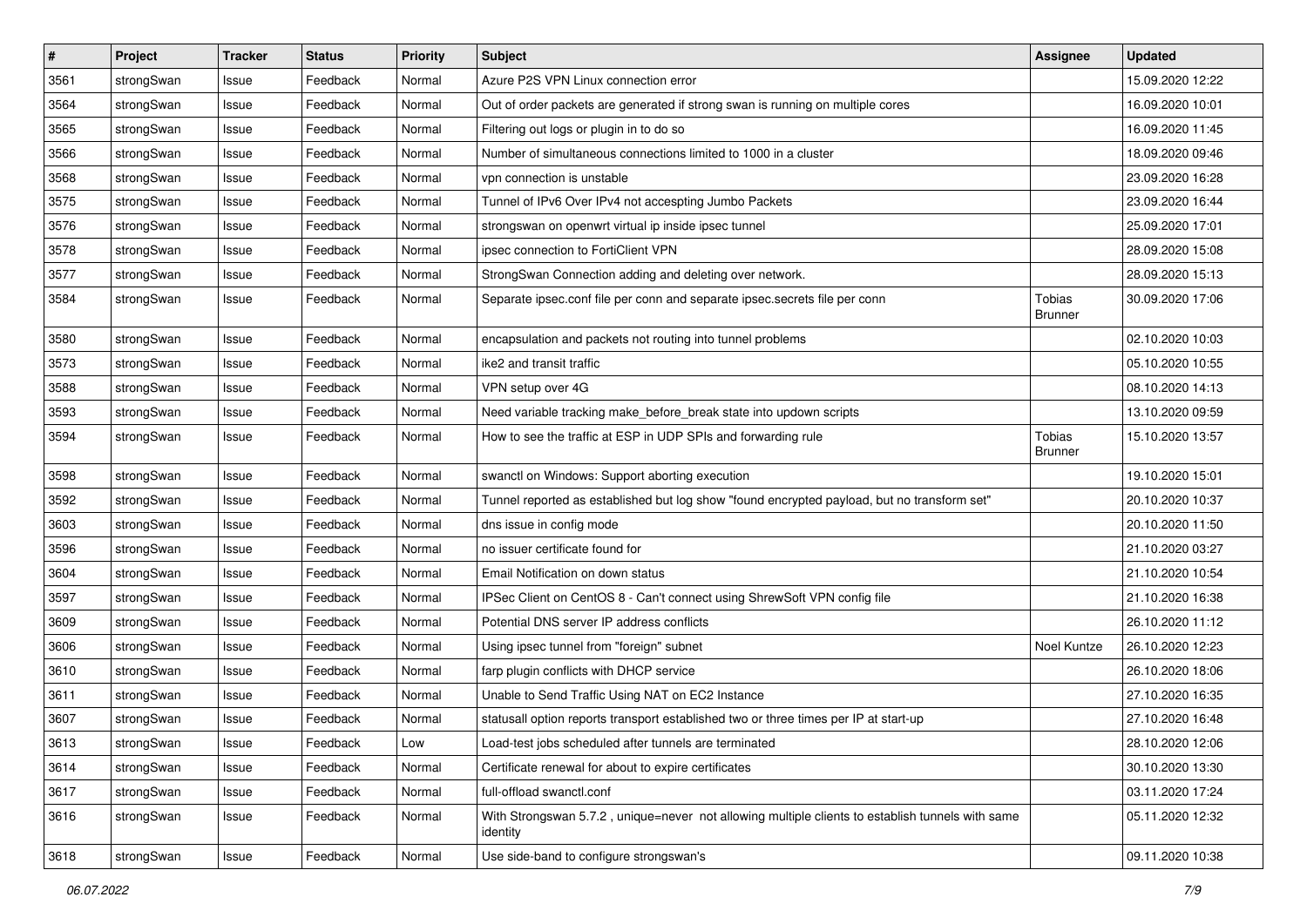| $\pmb{\#}$ | Project    | <b>Tracker</b> | <b>Status</b> | <b>Priority</b> | <b>Subject</b>                                                                                                                      | <b>Assignee</b>                 | <b>Updated</b>   |
|------------|------------|----------------|---------------|-----------------|-------------------------------------------------------------------------------------------------------------------------------------|---------------------------------|------------------|
| 3625       | strongSwan | Issue          | Feedback      | Normal          | Always on VPN when the client is on the same LAN as the VPN server                                                                  |                                 | 10.11.2020 18:45 |
| 3626       | strongSwan | Issue          | Feedback      | Low             | "Always On VPN" not available in Fire TV 4k                                                                                         | Tobias<br><b>Brunner</b>        | 11.11.2020 12:41 |
| 3620       | strongSwan | Issue          | Feedback      | Normal          | L2TP/IPSEC ipsec.conf setting                                                                                                       | Tobias<br><b>Brunner</b>        | 12.11.2020 10:14 |
| 3629       | strongSwan | Issue          | Feedback      | Normal          | IPSec enc only on specific dport/proto                                                                                              |                                 | 16.11.2020 10:04 |
| 3628       | strongSwan | Issue          | Feedback      | Normal          | Constant `retransmit` while establishing CHILD_SA                                                                                   |                                 | 16.11.2020 10:14 |
| 3630       | strongSwan | Issue          | Feedback      | Normal          | The certificate is loaded but not used.                                                                                             |                                 | 18.11.2020 10:29 |
| 3636       | strongSwan | Issue          | Feedback      | Normal          | Tor behind VPN                                                                                                                      | Tobias<br>Brunner               | 23.11.2020 14:09 |
| 3640       | strongSwan | Issue          | Feedback      | Normal          | Problem surfing via VPN form Android APK on a sepcific Mobile Operator                                                              |                                 | 26.11.2020 11:43 |
| 3642       | strongSwan | Issue          | Feedback      | Normal          | How to distinguish encapsulated packets from different interfaces                                                                   |                                 | 30.11.2020 09:38 |
| 3643       | strongSwan | Issue          | Feedback      | Normal          | Strongswan and FRR NHRP                                                                                                             |                                 | 01.12.2020 10:55 |
| 3647       | strongSwan | Issue          | Feedback      | Normal          | Is it possible to receive INTERNAL IP4 SUBNET attributes in updown scripts                                                          |                                 | 02.12.2020 17:06 |
| 3650       | strongSwan | Issue          | Feedback      | Normal          | HA behaves very strange                                                                                                             |                                 | 04.12.2020 08:53 |
| 3653       | strongSwan | Feature        | Feedback      | Normal          | Is there any possibility to pass any non-standard parameters for tunnels (ike or child sa) for use by<br>custom plugin?             |                                 | 08.12.2020 11:03 |
| 3654       | strongSwan | Issue          | Feedback      | Normal          | The L2tp/ipsec tunnel interface will not be delete when the connect abnormal interrupt.                                             |                                 | 08.12.2020 12:24 |
| 3652       | strongSwan | Issue          | Feedback      | Normal          | In strongswan ipsec.conf, how to set the "ike" parameters so that it can support all hash Algorithm<br>and DH group server support? |                                 | 08.12.2020 12:35 |
| 3662       | strongSwan | lssue          | Feedback      | Normal          | unamed session                                                                                                                      |                                 | 04.01.2021 11:32 |
| 3665       | strongSwan | Issue          | Feedback      | Normal          | When there is data flow, the VPN tunnel will not automatically connect                                                              | <b>Tobias</b><br><b>Brunner</b> | 05.01.2021 16:26 |
| 3663       | strongSwan | Issue          | Feedback      | Normal          | Multiple ways to end up with duplicate / redundant child SA entries                                                                 |                                 | 06.01.2021 16:15 |
| 3668       | strongSwan | Issue          | Feedback      | Normal          | Configuring the strongSwan Helm chart on openshift                                                                                  | Tobias<br>Brunner               | 07.01.2021 16:33 |
| 3669       | strongSwan | Issue          | Feedback      | Normal          | Failed connection to IKE_SA (Checkpoint Server)                                                                                     |                                 | 08.01.2021 17:58 |
| 3671       | strongSwan | Issue          | Feedback      | Normal          | Windows client failed with 13843 against Strongswan via SQL backend                                                                 |                                 | 13.01.2021 14:43 |
| 3672       | strongSwan | Issue          | Feedback      | Normal          | ESP connection over IPv6                                                                                                            |                                 | 14.01.2021 17:04 |
| 3673       | strongSwan | Issue          | Feedback      | Normal          | IKEv2/IPSec MSCHAPv2 fails on Android 11 (API 30).                                                                                  | Tobias<br><b>Brunner</b>        | 17.01.2021 07:25 |
| 2357       | strongSwan | Issue          | Feedback      | Normal          | How to initiate IPsec SA Transport Mode without IKE?                                                                                |                                 | 18.01.2021 18:36 |
| 3678       | strongSwan | Issue          | Feedback      | Normal          | IKE authentication credentials are unacceptable - Ubuntu Server - Windows 10 client                                                 |                                 | 19.01.2021 18:29 |
| 3498       | strongSwan | Issue          | Feedback      | Normal          | FreeBSD + dhcp+farp plugin                                                                                                          |                                 | 22.01.2021 10:44 |
| 3680       | strongSwan | Issue          | Feedback      | Normal          | How to unload a paritcular certificate from strongswan.                                                                             | Tobias<br>Brunner               | 27.01.2021 09:28 |